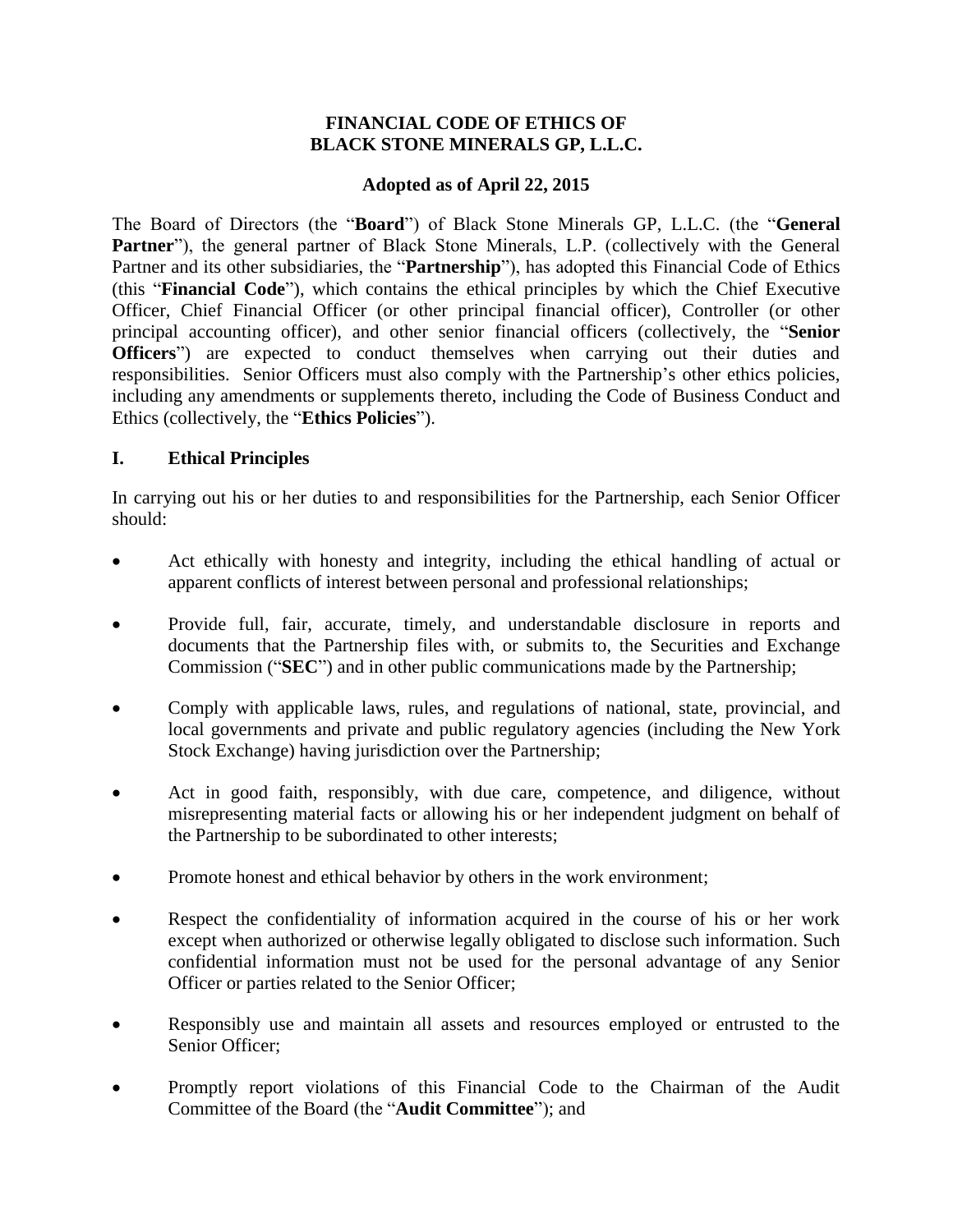Accept accountability for adherence to this Financial Code.

# **II. Waivers**

Consents obtained pursuant to this Financial Code, or waivers of any provision of this Financial Code, may be made only by the Board or a committee thereof. Persons seeking a waiver should be prepared to disclose all pertinent facts and circumstances, respond to inquiries for additional information, explain why the waiver is necessary, appropriate, or in the best interest of the Partnership, and be willing to comply with any procedures that may be required to protect the Partnership in connection with a waiver. If a waiver of this Financial Code is granted for any Senior Officer, appropriate disclosure will be made promptly in accordance with the rules and regulations of the SEC and the listing requirements of the New York Stock Exchange.

# **III. Compliance Procedures**

Enforcement of sound ethical standards is the responsibility of every officer and employee of the Partnership. Violations and reasonable suspicions of violations of this Financial Code should be reported promptly to the Chairman of the Audit Committee. The reporting person should make full disclosure of all pertinent facts and circumstances, taking care to distinguish between matters that are certain and matters that are suspicions, worries, or speculation, and also taking care to avoid premature conclusions or alarmist statements since the situation may involve circumstances unknown to the reporting person. If the situation so requires, the reporting person may report anonymously. The Partnership does not permit retaliation of any kind for good faith reports of ethical violations. Persons that knowingly make a report that is false or that willfully disregard its truth or accuracy, or engage in any other bad faith use of the reporting system, will be deemed to be in violation of the Ethics Policies.

Each director and Senior Officer of the General Partner will be provided with a copy of this Financial Code. This Financial Code may also be provided to any other employee as any Senior Officer deems appropriate. Any Senior Officer, director, executive officer, or employee to whom this Financial Code has been provided may be required, from time to time, to sign and deliver the certification attached as **Annex A**, acknowledging receipt of this Financial Code to:

> Black Stone Minerals GP, L.L.C. 1001 Fannin Street Suite 2020 Houston, Texas 77002 Attention: General Counsel

The General Counsel is responsible for ensuring that each of the applicable Senior Officers, directors, executive officers, and other employees promptly sign and return the attached certification acknowledging receipt of this Financial Code.

## **IV. Violations**

Each person is accountable for his or her compliance with this Financial Code. Violations of this Financial Code may result in disciplinary action against the violator, including dismissal from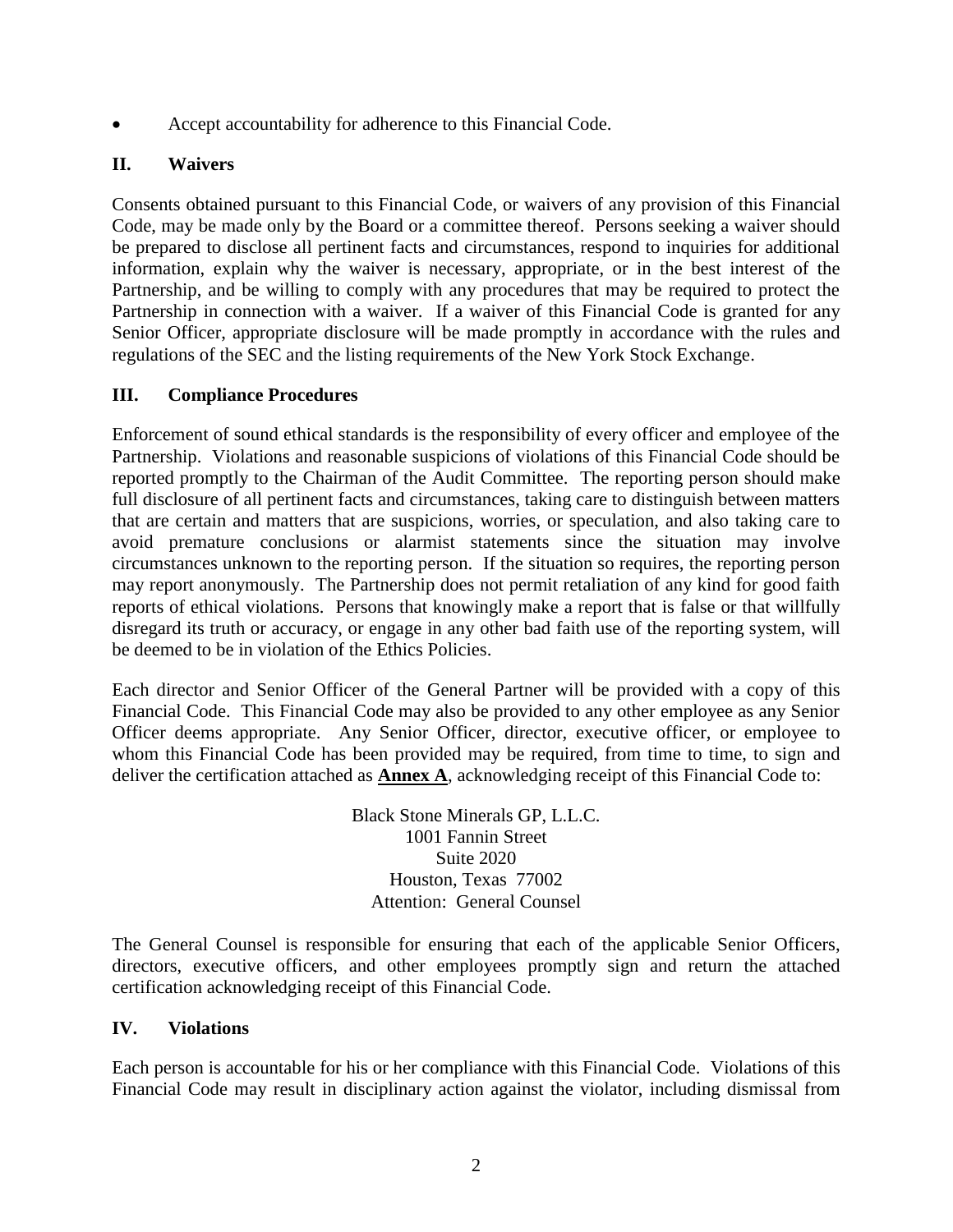employment when deemed appropriate. Each case will be judged by the Chairman of the Audit Committee on its own merits considering the duties of the person and the significance of the circumstances involved.

## **V. Amendment**

Any amendment to this Financial Code may be made only by the Board or an appropriate committee thereof. If an amendment to this Financial Code is made, appropriate disclosure will be made promptly in accordance with the rules and regulations of the SEC and the listing requirements of the New York Stock Exchange.

## **VI. Posting Requirement**

The Partnership shall post this Financial Code on the Partnership's website as required by applicable rules and regulations. In addition, the Partnership shall disclose in its proxy statement for its annual meeting of unitholders that a copy of this Financial Code is available both in print to any unitholder who requests it and on the Partnership's website, which address the Partnership shall provide.

\* \* \*

*It is the intent of the Partnership that this Financial Code be its written code of ethics under the Sarbanes-Oxley Act of 2002, complying with the standards set forth in Item 406 of Regulation S-K promulgated by the Securities and Exchange Commission.*